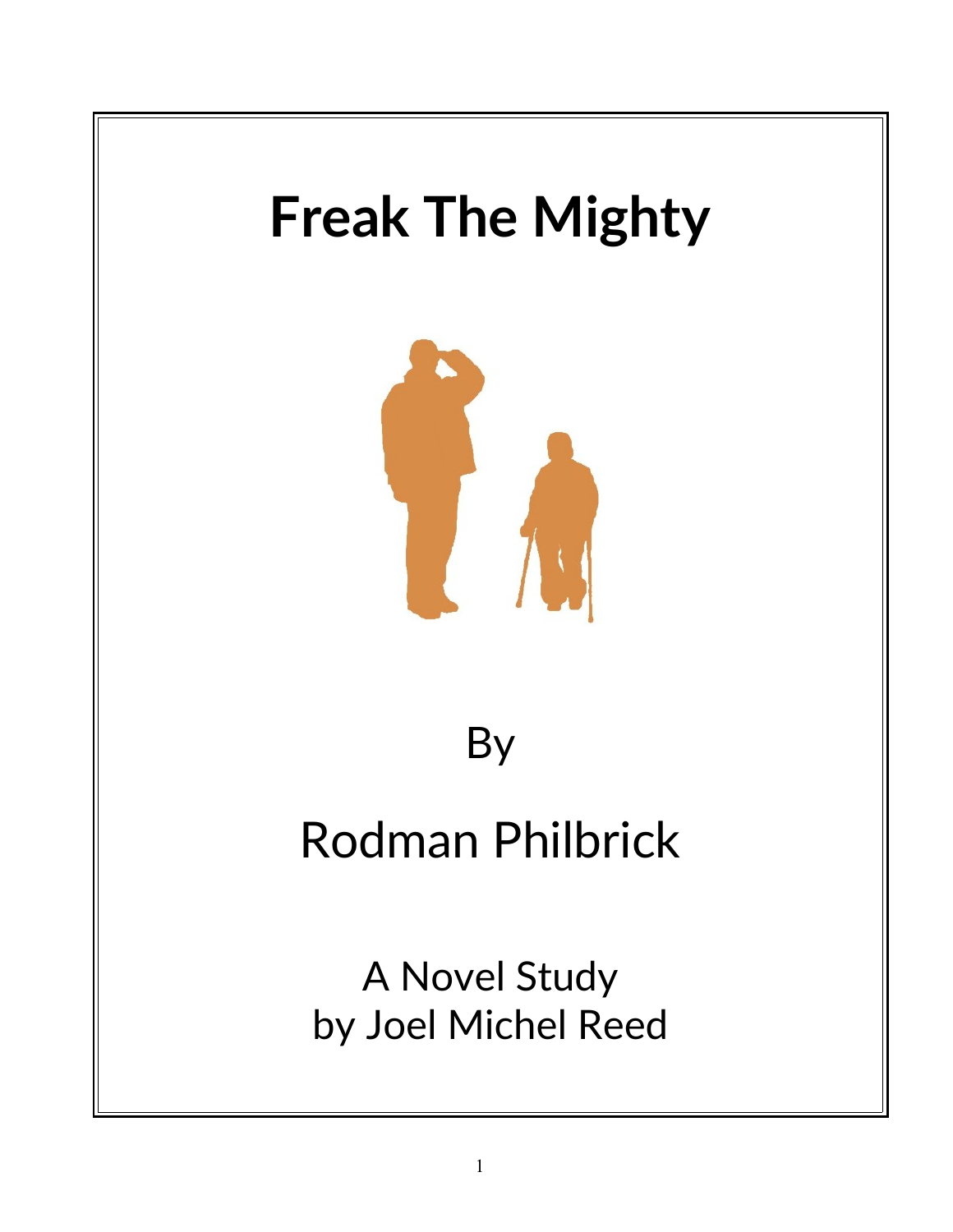*By Rodman Philbrick*



**Table of Contents**

| <b>Suggestions and Expectations</b> | 3  |
|-------------------------------------|----|
|                                     |    |
| List of Skills                      | 4  |
|                                     |    |
| Synopsis / Author Biography         | 5  |
| <b>Student Checklist</b>            | 6  |
| Reproducible Student Booklet        |    |
| <b>Answer Key</b>                   | 54 |
|                                     |    |

**About the author:** Joel Reed has over 70 published novel studies and is the author of four novels. For information on his work and literature, please visit [www.reednovelstudies.com](http://www.reednovelstudies.com/)

> Copyright © 2014 Joel Reed Revisions Completed in 2022 All rights reserved by author. Permission to copy for single classroom use only. Electronic distribution limited to single classroom use only. Not for public display.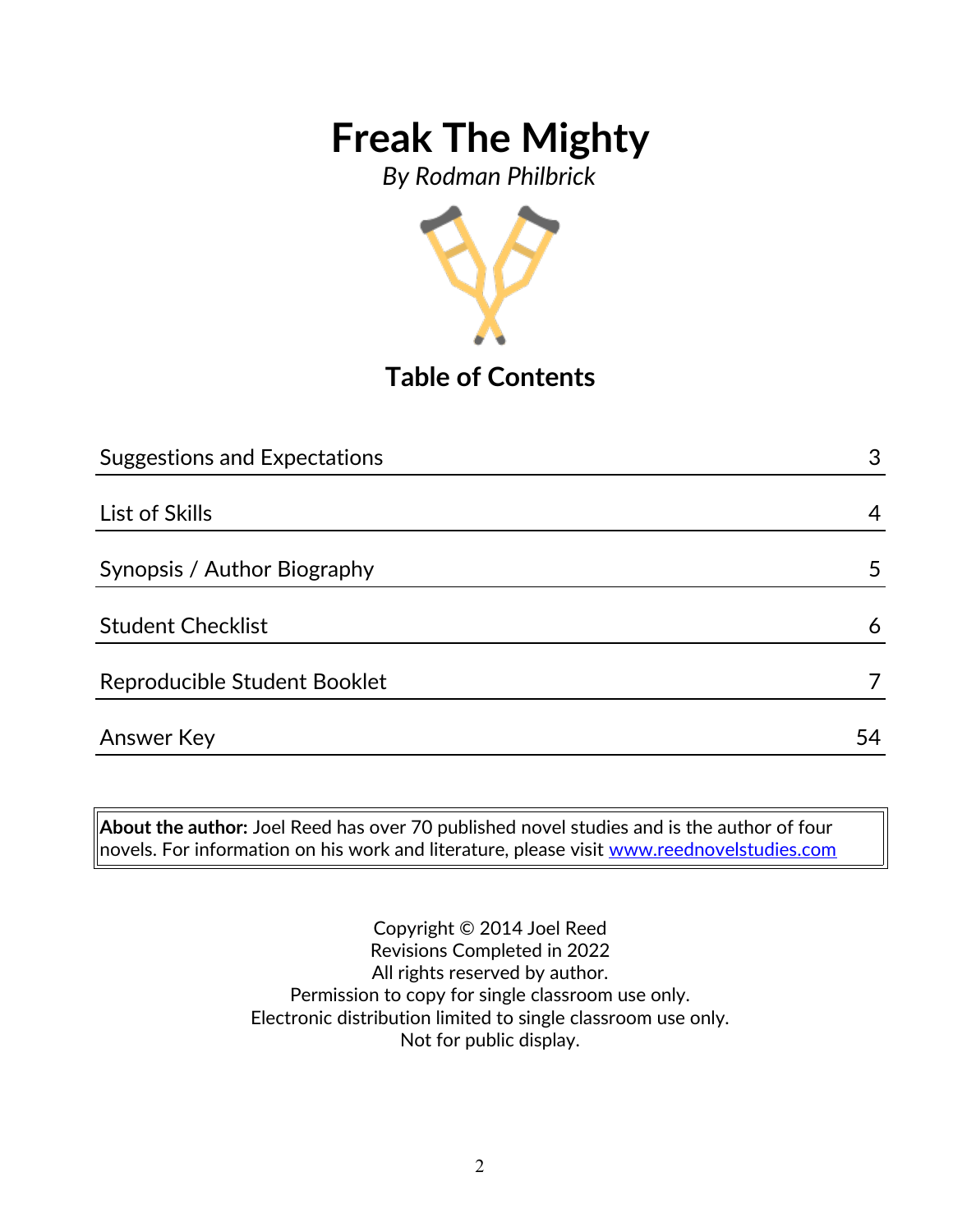*By Rodman Philbrick*

## **Suggestions and Expectations**

This curriculum unit can be used in a variety of ways. Each chapter of the novel study focuses on three chapters of *Freak The Mighty* and is comprised of five of the following activities:

- Before You Read
- Vocabulary Building
- Comprehension Questions
- Language Activities
- Extension Activities

#### **Links with the Common Core Standards (U.S.)**

Many of the activities included in this curriculum unit are supported by the Common Core Standards. For instance the *Reading Standards for Literature, Grade 5*, makes reference to a) determining the meaning of words and phrases. . . including figurative language;

- b) explaining how a series of chapters fits together to provide the overall structure;
- c) compare and contrast two characters;
- d) determine how characters … respond to challenges;
- e) drawing inferences from the text;
- f) determining a theme of a story . . . **and many others.**

A principal expectation of the unit is that students will develop their skills in reading, writing, listening and oral communication, as well as in reasoning and critical thinking. Students will also be expected to provide clear answers to questions and well-constructed explanations. It is critical as well that students be able to relate events and the feelings of characters to their own lives and experiences and describe their own interpretation of a particular passage.

A strength of the unit is that students can work on the activities at their own pace. Every activity need not be completed by all students. A **portfolio cover** is included (p.7) so that students may organize their work and keep it all in one place. A **Student Checklist** is also included (p.6) so that a record of completed work may be recorded.

**Themes** which may be taught in conjunction with the novel include growing up, perseverance when facing difficult circumstances, families and family relationships, putting right to a wrong.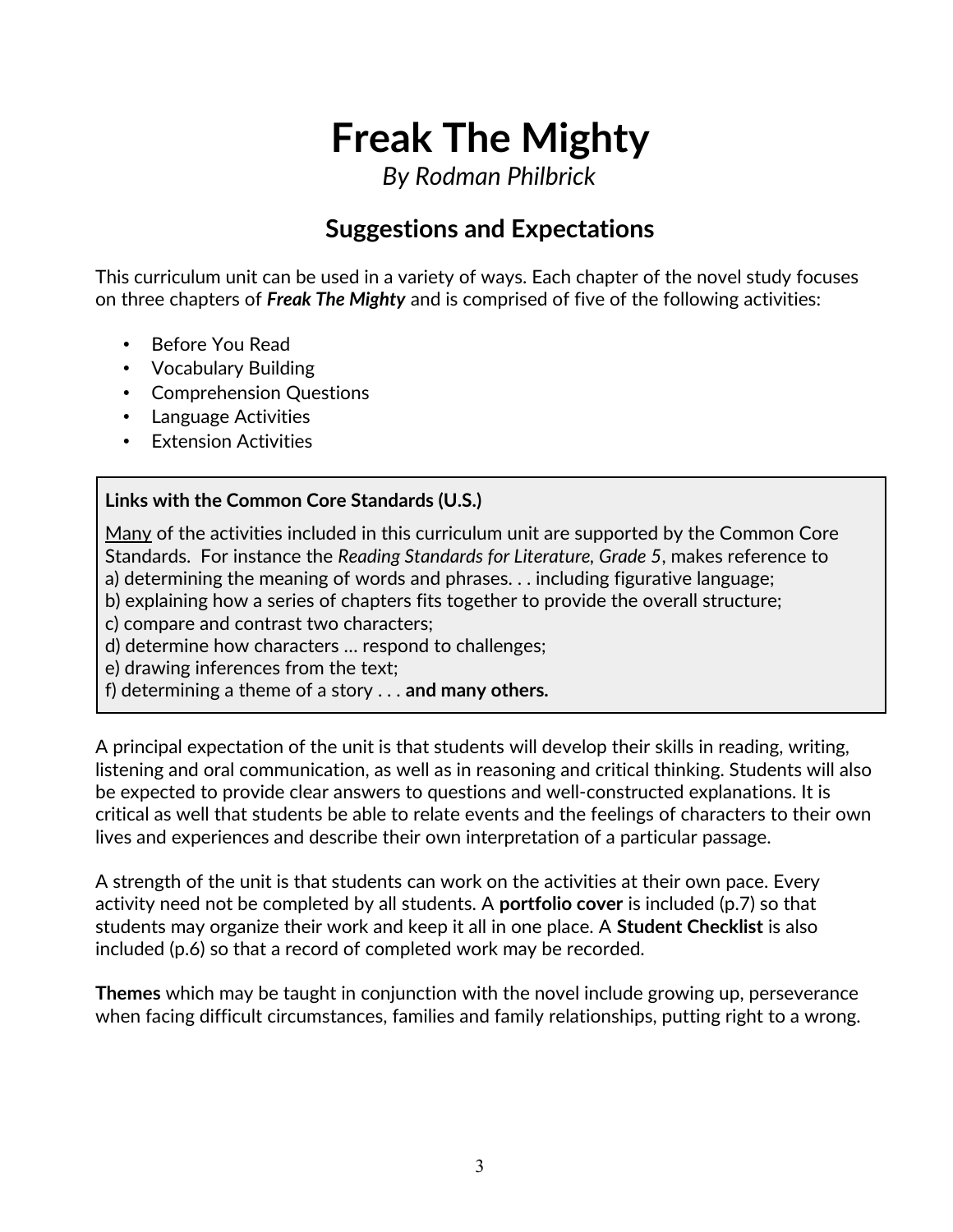*By Rodman Philbrick*

## **List of Skills**

#### **Vocabulary Development**

- 1. Locating descriptive words/phrases 8. Use of singular / plural nouns
- 2. Listing synonyms/homonyms 9. Listing compound words
- 3. Identifying/creating *alliteration* 10. Identifying parts of speech
- 
- 5. Identifying syllables 12. Identify *anagrams*
- 
- 7. Identify *personification*

#### **Setting Activities**

1. Summarize the details of a setting

#### **Plot Activities**

- 1. Complete a *time line* of events 4. Identify *cliffhangers*
- 
- 3. Complete Five W's Chart

#### **Character Activities**

#### **Creative and Critical Thinking**

- 
- 2. Write a newspaper story 6. Write a book review
- 
- 4. Conduct an interview

#### **Art Activities**

- 
- 
- 3. Create an Information Card
- 
- 
- 
- 4. Use of capitals and punctuation 11. Determining alphabetical order
	-
- 6. Identify *foreshadowing*. 13. Identify/create *similes*

- 
- 2. Identify conflict in the story 5. Identify the climax of the novel.
- 1. Determine character traits 2. Relating personal experiences
- 1. Research 5. Write a description of personal feelings
	-
- 3. Participate in a talk show 7. Complete an Observation Sheet
- 1. A Storyboard 4. Design a cover for the novel
- 2. Create a collage 5. Create a comic strip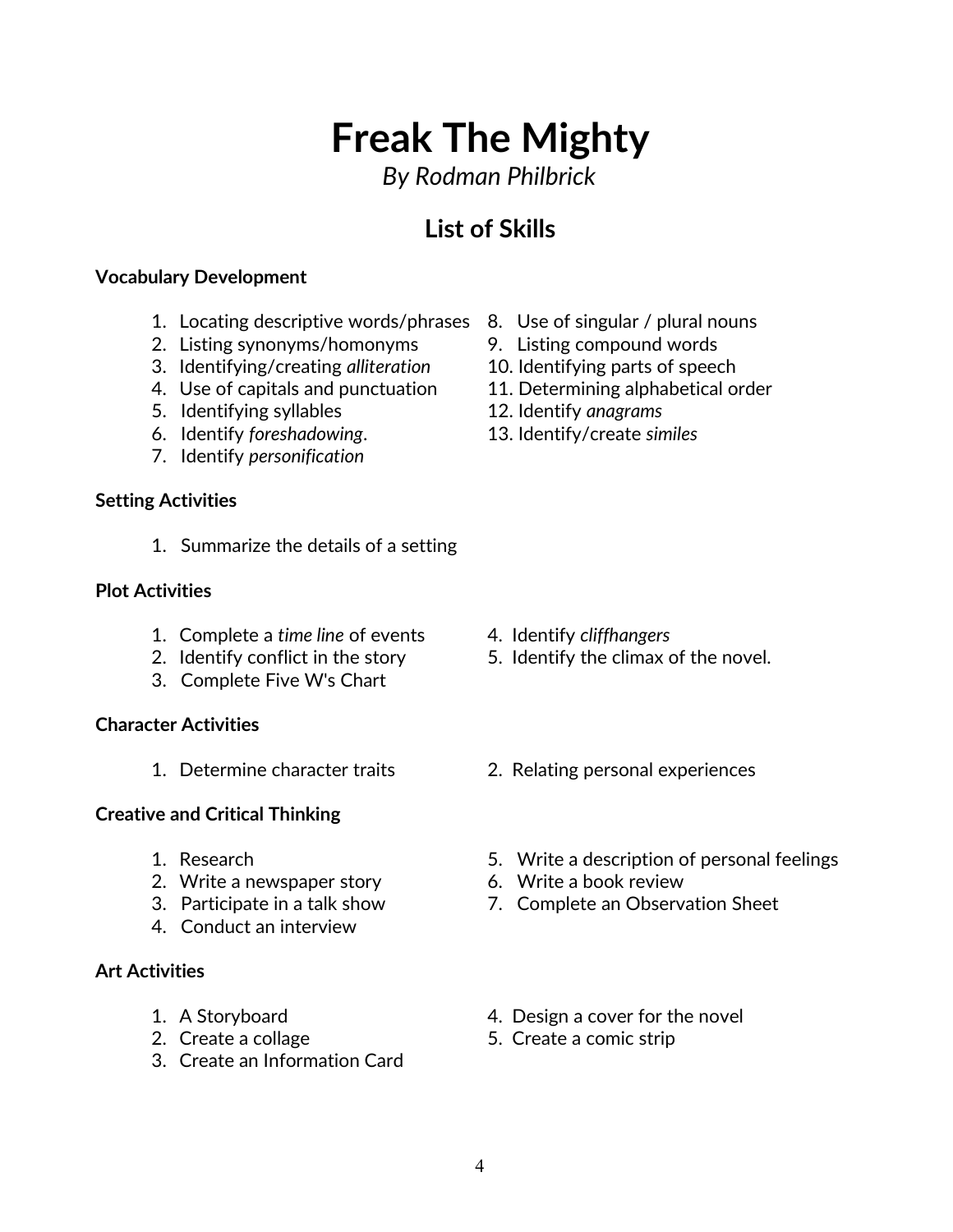*By Rodman Philbrick*

### **Synopsis**

 That's what Max thought. All his life he'd been called stupid. Dumb. Slow. It didn't help that his body seemed to be growing faster than his mind. It didn't help that people were afraid of him. So Max learned how to be alone. At least until Freak came along.

 Freak was weird, too. He had a little body – and a really big brain. Together Max and freak were unstoppable. Together, they were Freak the Mighty. (The Publisher)

A complete synopsis and other helpful reviews can be found on the following website: http://en.wikipedia.org/wiki/Freak\_the\_mighty

## **Author Biography**

*Rodman Philbrick*

 **Rodman Philbrick** grew up on the coast of New Hampshire and has been writing novels since the age of sixteen. For a number of years he published mystery and suspense novels for adults. Two of his detective novels were nominated for the Shamus Award. 'Brothers & Sinners' finally won the Shamus outright in 1993.

 **In that same year** his debut young adult novel 'Freak the Mighty' won numerous awards and was eventually made into the feature film 'The Mighty', starring Sharon Stone and James Gandolfini. 'Freak The Mighty' has become a standard reading selection in thousands of classrooms worldwide, and now has nearly three million copies in print.



 **Philbrick's** young adult novel 'The Young Man And The Sea' draws upon his youthful experiences as a boat builder, and his vivid memories of growing up in a small town on the coast of New England. In 2010 his novel 'The Mostly True Adventures of Homer P.Figg', set at the time of the Civil War, won a Newbery Honor. His new novel, 'Zane and The Hurricane, A story of Katrina was be published in March 2014.

 **Philbrick** continues to write thrillers for adults. His latest, 'Measure of Darkness', is available in paperback, ebook, and kindle editions from Mira Books.

Courtesy of the following website:<http://www.rodmanphilbrick.com/info.html>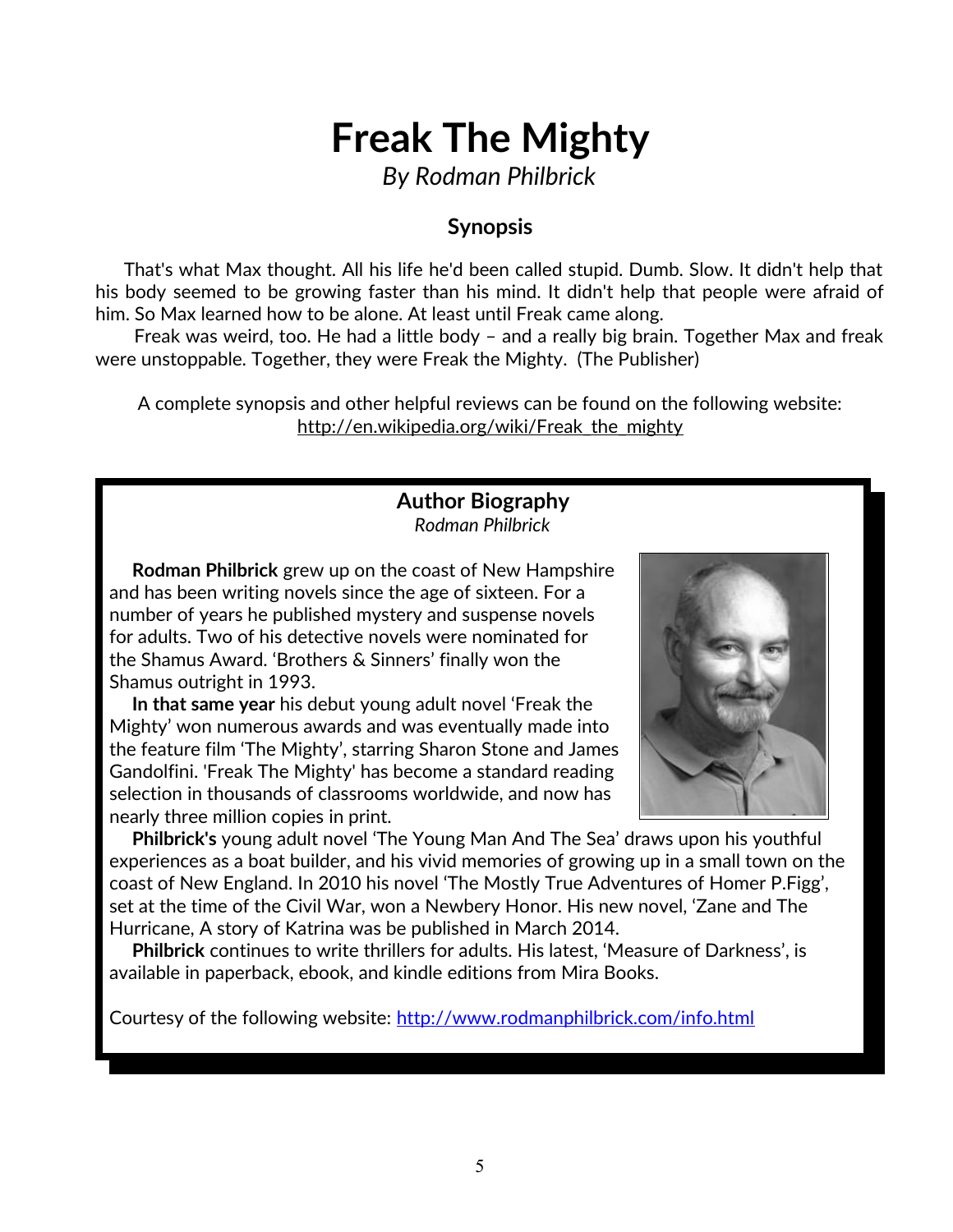*By Rodman Philbrick*



**Student Checklist**

Student Name

| Assignment | Grade / Level | Comments |
|------------|---------------|----------|
|            |               |          |
|            |               |          |
|            |               |          |
|            |               |          |
|            |               |          |
|            |               |          |
|            |               |          |
|            |               |          |
|            |               |          |
|            |               |          |
|            |               |          |
|            |               |          |
|            |               |          |
|            |               |          |
|            |               |          |
|            |               |          |
|            |               |          |
|            |               |          |
|            |               |          |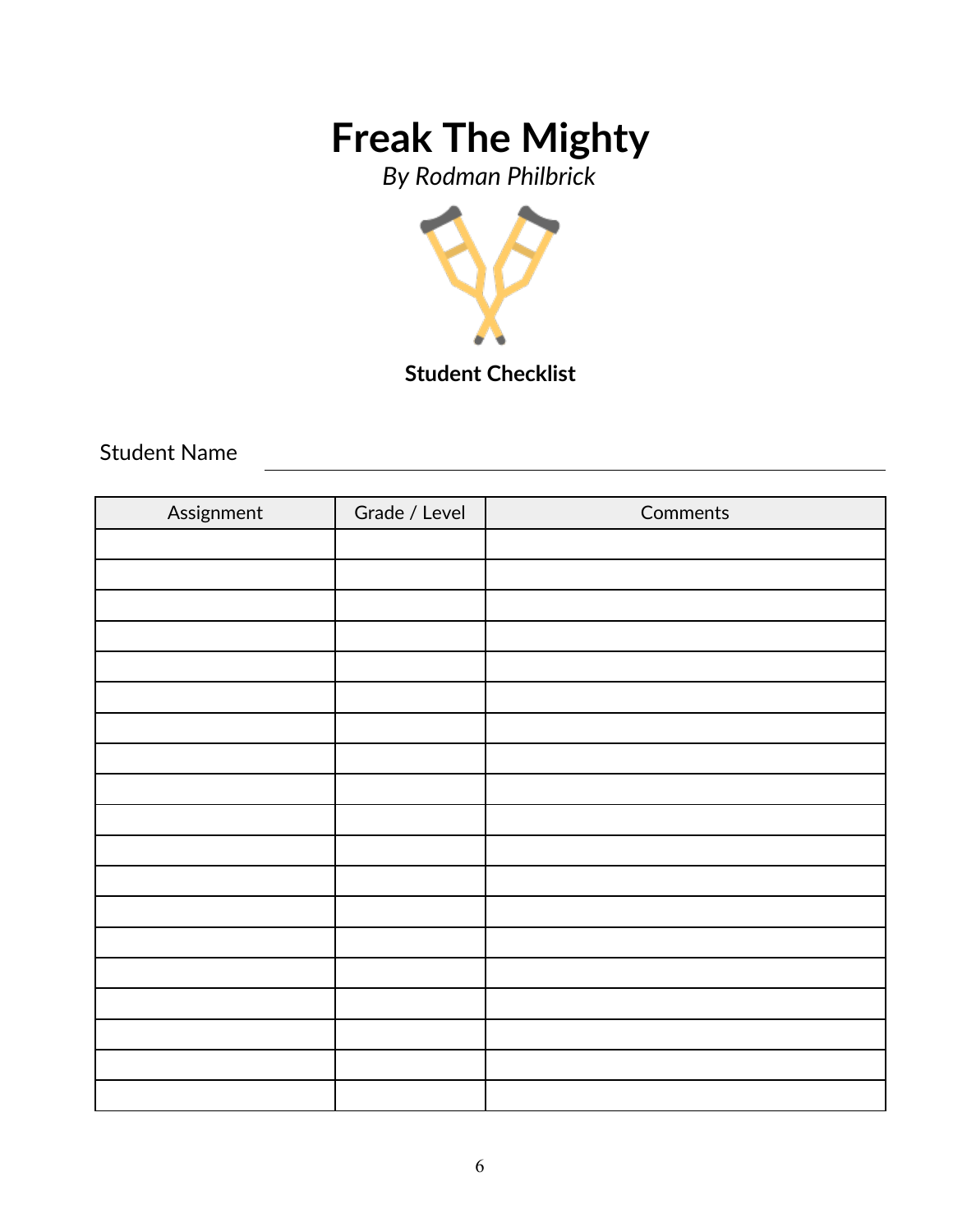

*By Rodman Philbrick*

Name: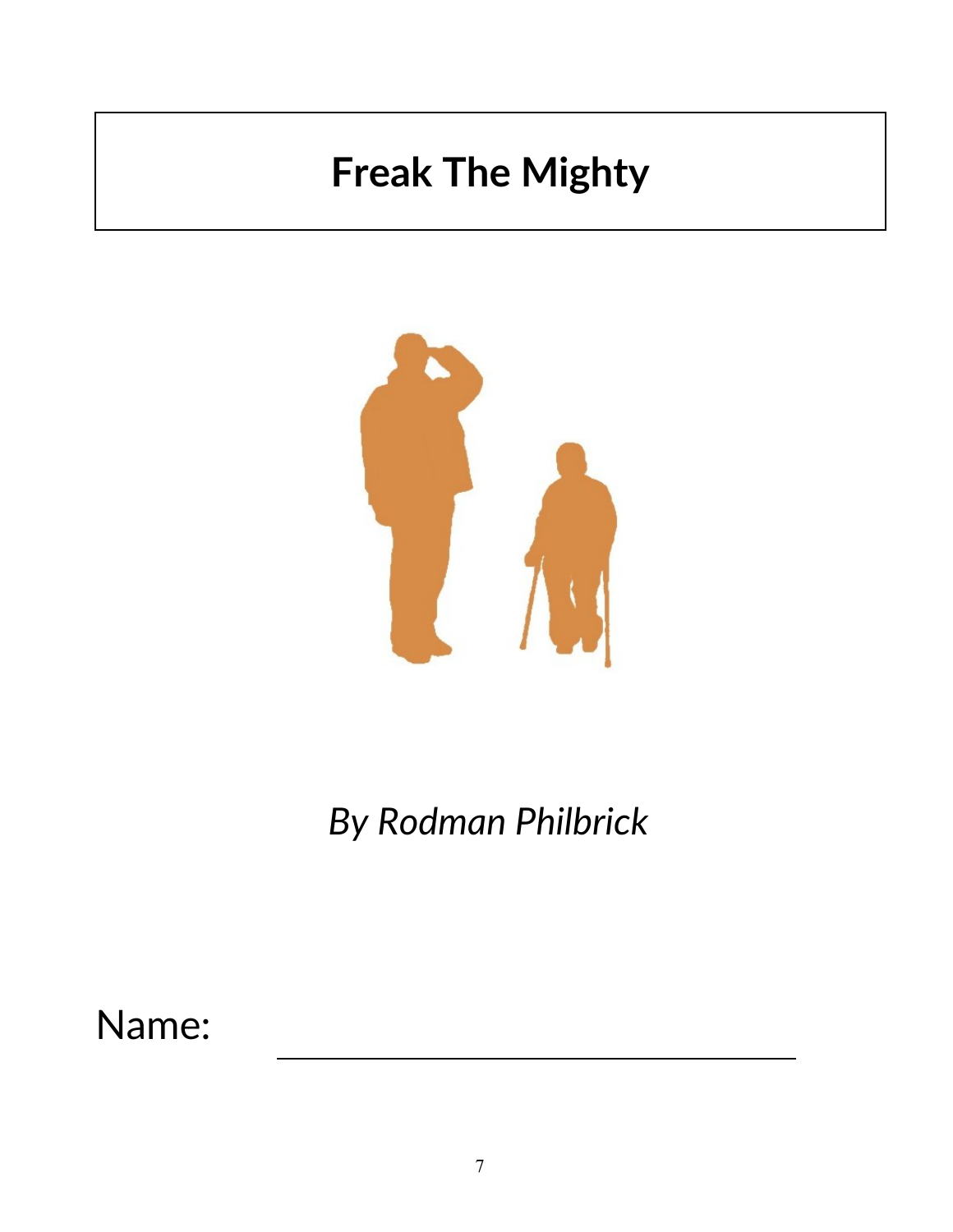*By Rodman Philbrick*

## **Chapters 1***-***3**



## **Before you read the chapter**:

Briefly predict what you believe the plot-line of *Freak The Mighty* will be about.



### **Vocabulary:**

Write the definitions for each the following words found in Chapters 1-3. Once you have completed your definitions, check a dictionary to see if your answers are correct.

| Unvanquished |  |
|--------------|--|
| Invention    |  |
| Glimpse      |  |
| Persuaded    |  |
| Observation  |  |
| Evidence     |  |
| Consequence  |  |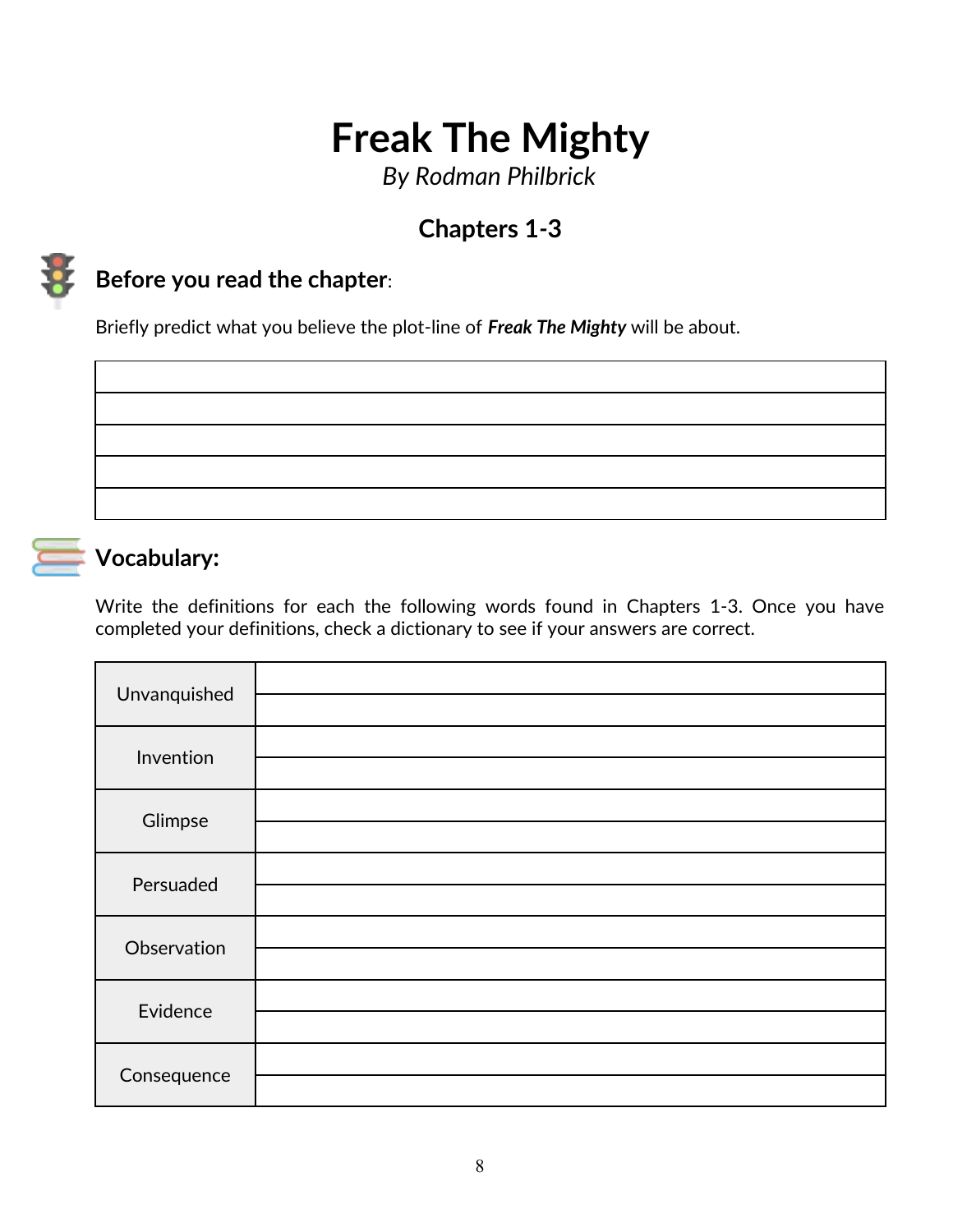

1. Describe the **setting** of the story as Chapter One begins.

2. Which of the following three narratives is used in our novel, *Freak The Mighty*? Give reasons for your choice.

| First Person | Second Person | <b>Third Person</b> |
|--------------|---------------|---------------------|
|              |               |                     |
|              |               |                     |
|              |               |                     |

3. What's your first impression of our novel, *Freak The Mighty*?

4. Use three adjectives to describe both Max and Freak.

| Max   |  |  |
|-------|--|--|
| Freak |  |  |

5. What is an *Ornithopter*?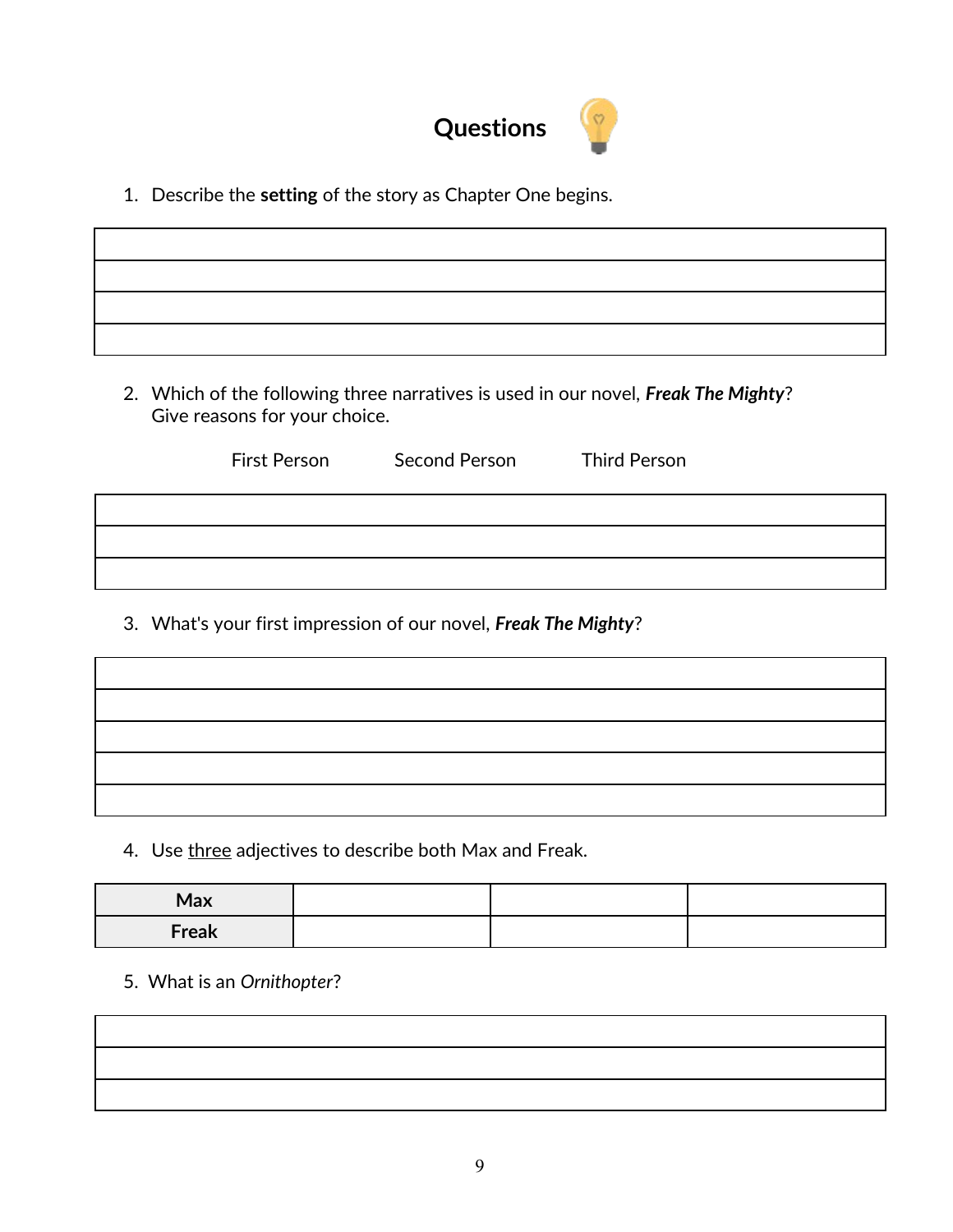6. Why did Max call Freak's mother 'The Fair Gwen of Air?'





**A**. Many authors enjoy using **alliteration –** a literary device where the author repeats the same sound at the beginning of several words. The following is an example of alliteration: ". . . **g**rousing, **g**rouching, **g**rumbling, **g**riping about something or other."



Using your imagination, create your own examples of **alliteration** from the following topics. Each example must contain a minimum of three words.

| The sound of a robot.         |  |
|-------------------------------|--|
| The sound of fireworks.       |  |
| A topic of your own choosing. |  |

**B**. Copy out any three sentences from these chapters and then underline the **nouns** and circle the **verbs**.

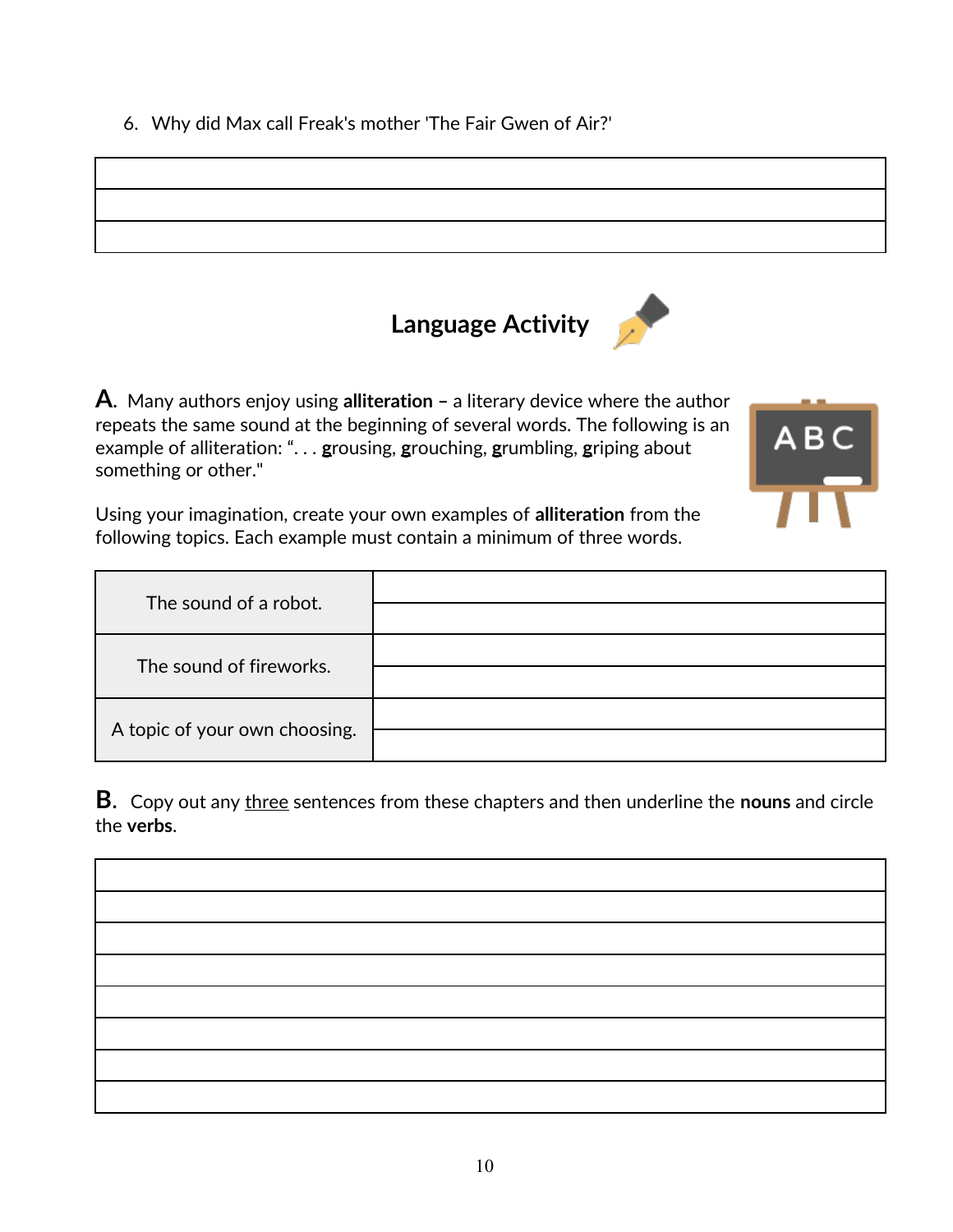## **C***.* **All Things Big and Small**

Did you know that there are millions of reported cases of bullying documented across North America every year? Many of these cases have reported violent and unprovoked attacks that typically target an individual as a result of their size and/or physical appearance.



Your task is to have a class discussion on the topic of bullying. First, each student must complete a list on the possible effects of bullying (mental/physical). Once the students have completed their lists, the topics may be discussed in class